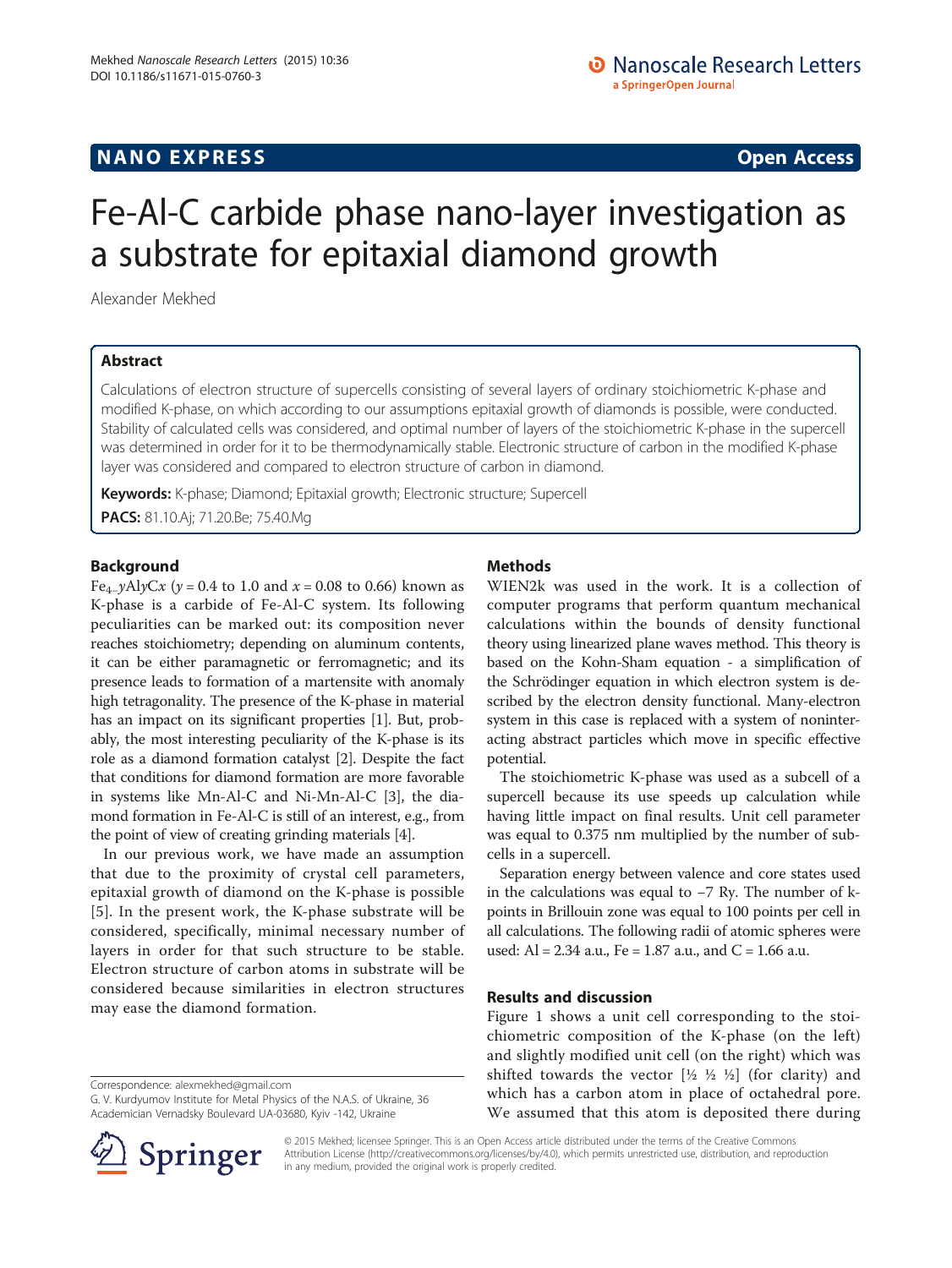<span id="page-1-0"></span>

thermobaric treatment, and a layer containing this atom is the surface layer on which epitaxial growth of diamond is happening.

We have conducted an electron structure calculation of the K-phase supercells which consisted of several layers (one to three) of the ordinary stoichiometric K-phase and of one layer of modified unit cells (see description above). Table 1 contains enthalpies of formation of the supercells. As it can be seen, the supercells containing one to two intermediate layers have positive values of enthalpy. Thus to be formed, they need additional flow of heat. The supercells with three to four intermediate layers have negative values of enthalpy and thus can be formed without additional flow of heat. This means that supercells 3 to 4 have higher probability of formation compared to supercells 1 to 2.

However, all these supercells have enthalpy of formation higher than that of Fe<sub>3</sub>AlC (−0.0318 eV/atom [\[5](#page-3-0)]) or Fe<sub>3</sub>AlC<sub>0.5</sub> (-0.0335 eV/atom [[5\]](#page-3-0)). It means that they all need special conditions in order to be formed, e.g., presence of abundant carbon.

Values of Fermi energy decrease as the number of intermediate layers increase, which means that stability of the supercells also increase. In the presence of four intermediate layers, the Fermi energy value was equal to 0.81 Ry, which is comparable to the Fermi energy of the stoichiometric K-phase (0.77 Ry).

As in the stoichiometric K-phase, the Fermi level of electrons with spin-up falls on the minimum of

Table 1 Enthalpies of formation of the supercells consisting of several layers of stoichiometric K-phase and one layer of modified K-phase

| Composition                | Enthalpies of formation (eV/atom) |
|----------------------------|-----------------------------------|
| One $Fe_3AlC + modified$   | 0.017                             |
| Two $Fe_3AIC + modified$   | 0.008                             |
| Three $Fe_3AlC + modified$ | $-0.011$                          |
| Four $Fe_3AlC +$ modified  | $-0.015$                          |

pseudogap and for electrons with spin-down Fermi level falls on antibonding region (Figure [2](#page-2-0)) which results in a lower stability of the supercell. In contrast, the Fermi level of nonstoichiometric  $Fe<sub>3</sub>AlC<sub>0.5</sub>$  and  $Fe<sub>3</sub>AlC<sub>0.66</sub>$  cells falls on the minimum of pseudogap both for spin-up and spin-down electrons.

The minimum of pseudogap at the Fermi level of spindown electrons in the supercells with one to two intermediate layers is indistinct. The Fermi level of the supercells with three to four layers does not fall on the minimum of densities of states, but the valence band peak is narrow. In general, all considered supercells are potentially unstable, same as Fe<sub>3</sub>AlC.

No substantial change in the densities of states happens with the increase of number of intermediate layers of the K-phase (Figure [2\)](#page-2-0). Densities redistribute between local maximums, while position and distribution of maximums do not change. As a number of intermediate layers decrease, the densities of states redistribute closer to the Fermi level, which indicates of lower stability of such cells. As a number of layers increase, the distribution becomes more uniform.

On the basis of the above, one can state that the minimal number of intermediate layers of the K-phase is three to four since these cells have negative formation enthalpies and their electron structure has indications of stability.

Besides the proximity of unit cell parameters, another factor that makes the diamond formation on the K-phase easier is the similarities of electron structure of carbon atoms in diamond and substrate.

The densities of states of carbon atoms in diamond are much more localized than that in the K-phase (Figure [3](#page-2-0)). Maximums (approximately −6 and −8.5 eV) of p-electrons are slightly (approximately 0.4 eV) shifted towards the Fermi level, but the distance between them are the same as in carbon atoms of diamond. S-electrons are significantly shifted towards the Fermi level. This is due to hybridization between s-states of carbon and d-states of iron. It is worth noting that there is no s-p hybridization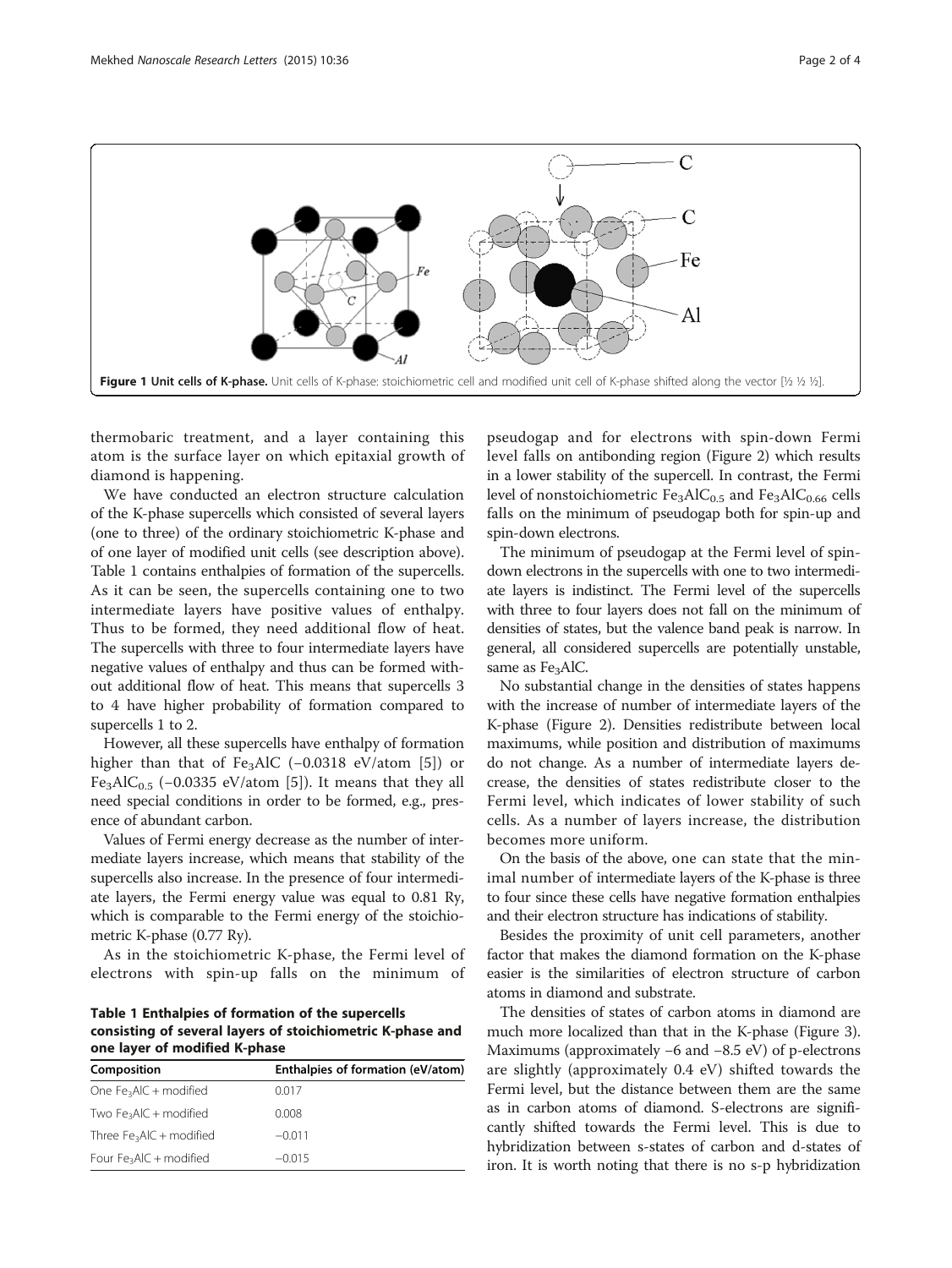<span id="page-2-0"></span>

in carbon atoms in the K-phase if the supercell contains only the K-phase layers, which can be attributed either to interaction with iron atoms or spatial disposition of the atoms. However, if the supercell contains a layer of diamond cells, hybridization in carbon atoms of the modified K-phase appears again.

There is also no gap between core and valence states in carbon atoms in the K-phase. This is due to overpopulation of lower energy levels in the supercells with electrons, and thus electrons start to occupy higher energy levels. However, one can see that the region, corresponding to gap in diamond, in the K-phase is underpopulated and its width is 3 to 5 eV, which corresponds to the width of the gap.

#### Conclusions

Calculations of electronic structure of the K-phase supercells of Fe-Al-C system, which consisted of several layers of the stoichiometric K-phase and one layer of the modified K-phase with additional carbon atom, have shown that only supercells with at least three or four intermediate layers are thermodynamically stable. Supercells with smaller number of layers require additional flow of heat and are unstable.

On one side, the densities of states of carbon in the modified K-phase and diamond have similar features which might ease the diamond formation on the K-phase substrate. On the other side, due to iron influence, the carbon